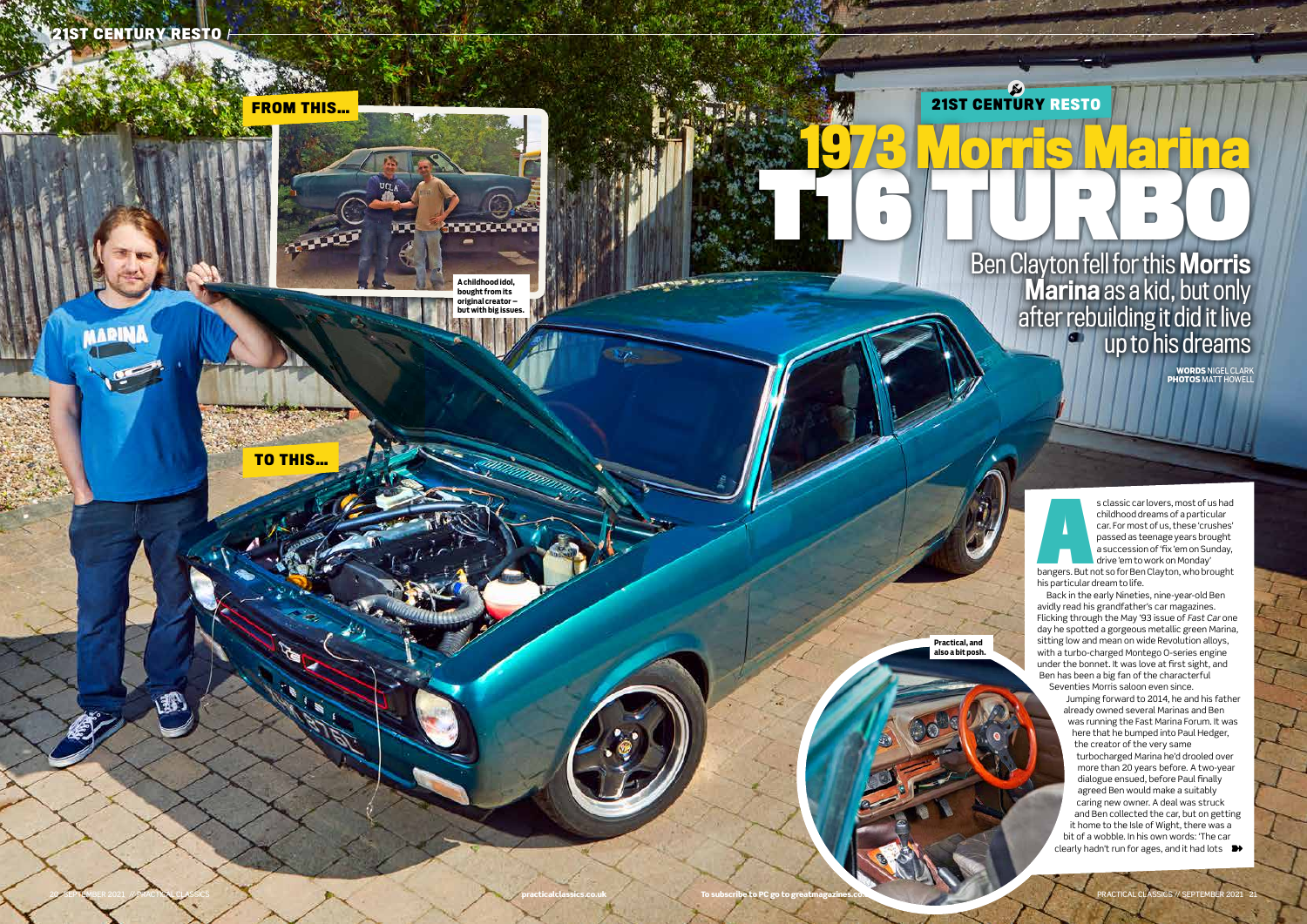of electrical add-ons roughly spliced together. I had a big "what have I done" moment.'

Initial disappointment was soon replaced by enthusiasm, but there was a long list of issues to attend to. First up, thorough recommissioning, including a rebuild of the eight-valve head and turbo, and also (to quote Ben) 'removal of gaffer tape and cable ties.' The electrics were problematic as there were plenty of upgrades – all of which, Ben says, 'appeared to have been well thought out but then lashed into place rather than wired up reliably.'

#### **Transmission turnaround**

The Rover-derived, fivespeed gearbox was mounted at a weird angle, with the tail almost scraping the ground and the propshaft running steeply upwards to meet the misaligned diff pinion. The difficulty was that the

transmission tunnel wasn't large enough to clear the large gearbox. Ben cut away the top of the tunnel and welded in new metal to raise it by two inches, then adjusted the gearbox mount to raise it to the horizontal. A small notch was also needed in the top of the bellhousing to clear the bulkhead; now engine and 'box fit perfectly.

Engine **and speakers.** 1994cc/4-cyl/DOHC Power 210bhp at 7psi boost – with scope for more Torque 250lb ft (est) Gearbox 5-spd LT77 manual **0-60 mph <6.0sec** Top speed 150mph Fuel economy 40-45mpg

At the back, the nearside wheel was scuffing the arch, caused by the misaligned axle, and the lowered car was also frequently grounding. Ben realigned the axle, fitting new springs and U-bolts, while keeping the lowered look, but stiffening the car enough that it no longer scrapes the road. Ben admits that 'it is still so low it's really not possible to drive with more than two occupants!'

#### **Better brakes**

Now that the Marina was running and driving well, Ben turned to the braking system. At the front, there was a standard master cylinder and servo with the oft-used upgrade of Austin Princess four-pot calipers on Marina discs. He wanted even more stopping power and after trawling through parts books, came up with Audi 80 solid discs and Rover SD1 four-pot calipers. The discs were redrilled for the Marina's stud pattern then everything bolted together. The master cylinder has been swapped for a VW alternative, grafted to the servo with a homemade adaptor. Ben's efforts had turned the car into a reliable, road-going proposition, proved by



#### **21ST CENTURY RESTO**







**BELOW LEFT Impressively tidy and not-too-crammed engine bay, signed by the previous owner. Classy!**



**1 AUG 2016 2016 2017 Rewiring Bull 2019 Gearbox 2 Past electrical upgrades had been well <b>3 3 alignment fix 2019 alignment fix** Ben went right through the car finding and fixing

**RIGHT Full complement of both dials** 

Weight 956kg

#### **TECH SPEC**

➽

**The Marina's first turbo engine was an 8v unit from a Montego turbo, but Ben has upgraded to a 16v Rover T16, using a block from an early Rover 220 turbo with a cylinder head from a 620Ti and Garratt T28 lookalike turbocharger. It drives through a Rover SD1 LT77 gearbox to a TR7 live rear axle, so the whole powertrain comes from Leyland and Rover. Suspension and steering are from the Marina, though the front torsion bars and rear leaf springs are lowered. The brakes use a VW master cylinder fitted to a Marina servo via a home-made adaptor, with Rover SD1 calipers and Audi discs at the front, and MGF discs and calipers at the rear.**

#### 22 SEPTEMBER 2021 // PRACTICAL CLASSICS

XHK 875L

#### **SOURCE MATERIAL**

#### **ESTIMATED COSTS**

| Starter car (with Montego turbo 8V engine) £1500 | £40   |
|--------------------------------------------------|-------|
|                                                  | £45   |
|                                                  |       |
|                                                  | £75   |
|                                                  |       |
|                                                  |       |
|                                                  |       |
|                                                  |       |
|                                                  |       |
|                                                  | £3075 |



From spare parts to spares cars, sundries and more…

# **Here's how Ben did it…**



**AUG 2016** 



**Recommissioning** A thorough recommission made the car

usable. Ben rebuilt the turbo and head, fitted new hoses, and removed zip ties and gaffer tape.

planned but not very well executed. numerous lash-ups until it was all ship shape.





The gearbox had been fitted at an odd angle, tail down to clear the tunnel. Ben cut and raised the tunnel to level the 'box.

**AUG** 



**2019 Rear axle mounting** The axle was slightly off-centre, and the pinion angle was wrong. Refitted on policespecification Marina springs, it now lines up perfectly.





Front brakes were upgraded from Austin Princess to Rover SD1 four-pot calipers and Audi discs. The rear disc conversion uses MGF discs and calipers.